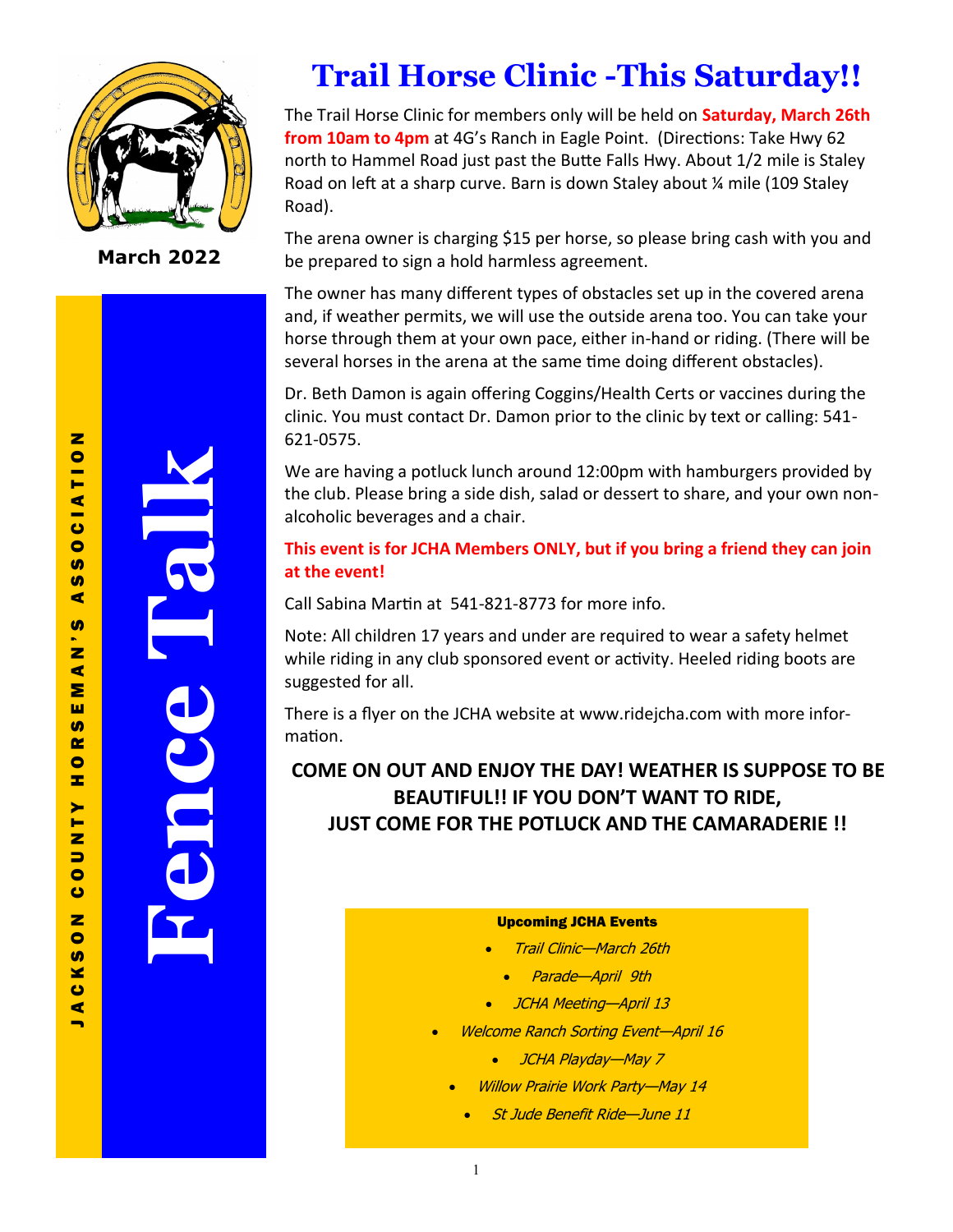# What's Happening  $\sim$

# **Monthly Meeting Notice Date: April 13, 2022**

Doors Open 6:30pm Meeting 7:00pm **Place:** I.O.O.F. Hall 1130 Hazel Street, Central Point Refreshments provided by: Laura Woolley

> Door Prize provided by: Debbie Davenport



**JACKSON COUNTY HORSEMAN'S ASSOCIATION** 2022 BOARD OF DIRECTORS

| <b>Sabina Martin</b>    | <b>President</b>    | 541-621-8773 |
|-------------------------|---------------------|--------------|
| <b>Judy Klein</b>       | <b>V. President</b> | 541-218-1236 |
| <b>Jacquie Wootton</b>  | <b>Secretary</b>    | 951-999-1331 |
| <b>Stasea Martin</b>    | <b>Treasurer</b>    | 541-613-4410 |
| <b>Carol Dombrowsky</b> | <b>Sunshine</b>     | 541-821-2914 |
| <b>Sandi Humphfres</b>  | <b>Hospitality</b>  | 541-415-1230 |
| <b>Julieana Evans</b>   | <b>At Large</b>     | 541-507-7984 |
| <b>Kali Nascimento</b>  | <b>Junior</b>       | N/A          |



**Jackson County Horseman's Association**

## **Board Meeting**

There will be a board meeting on Wednesday, April 6th at 6:00pm at Wild River Pizza in Medford. All members are welcome to attend board meetings.

# **Pear Blossom Parade**

The parade is in just a couple weeks!!! We need to know who plans to participate either with a horse or walk. Please call Sabina Martin by April 6th at 541-821-8773 to sign up to participate in this year's parade. **——————————**

This year's annual parade is **Saturday, April 9th** in downtown Medford. We need club members to ride their horses and/or walk along the parade route with riders!! Also need a couple pooper scoopers and banner carriers. The parade usually begins at 11:00am, staging area is on Clark Street near the railroad tracks. Please be there by 9:00am to get a parking space and prep for the parade. **Required parade attire is royal blue or gold club-logo t-shirt, sweatshirt or jacket and jeans**. **Heeled boots are required. Western hat or safety helmet may also be worn.**  (Helmet required for 17 & under). Club will provide riders with club-logoed saddle sashes, saddle pad covers and leg wraps.

Do consider riding or walking in this great parade and show your support for JCHA in this fun, family friendly event.

## **APPAREL ORDER IS IN!!**

If you ordered apparel and have not received it, please contact Jacquie Wootton at (951) 999-1331 to arrange for pickup. It will also be available at the April meeting. We do have a few extra royal blue t-shirts for sale if you need one for the parade.

## **JCHA Website—www.rideJCHA.com**

**Please note: Each year we change the password to access the "Members Only" area on the website. To access the members only area beginning March 1, 2022 password is:** 

## **RIDE2022**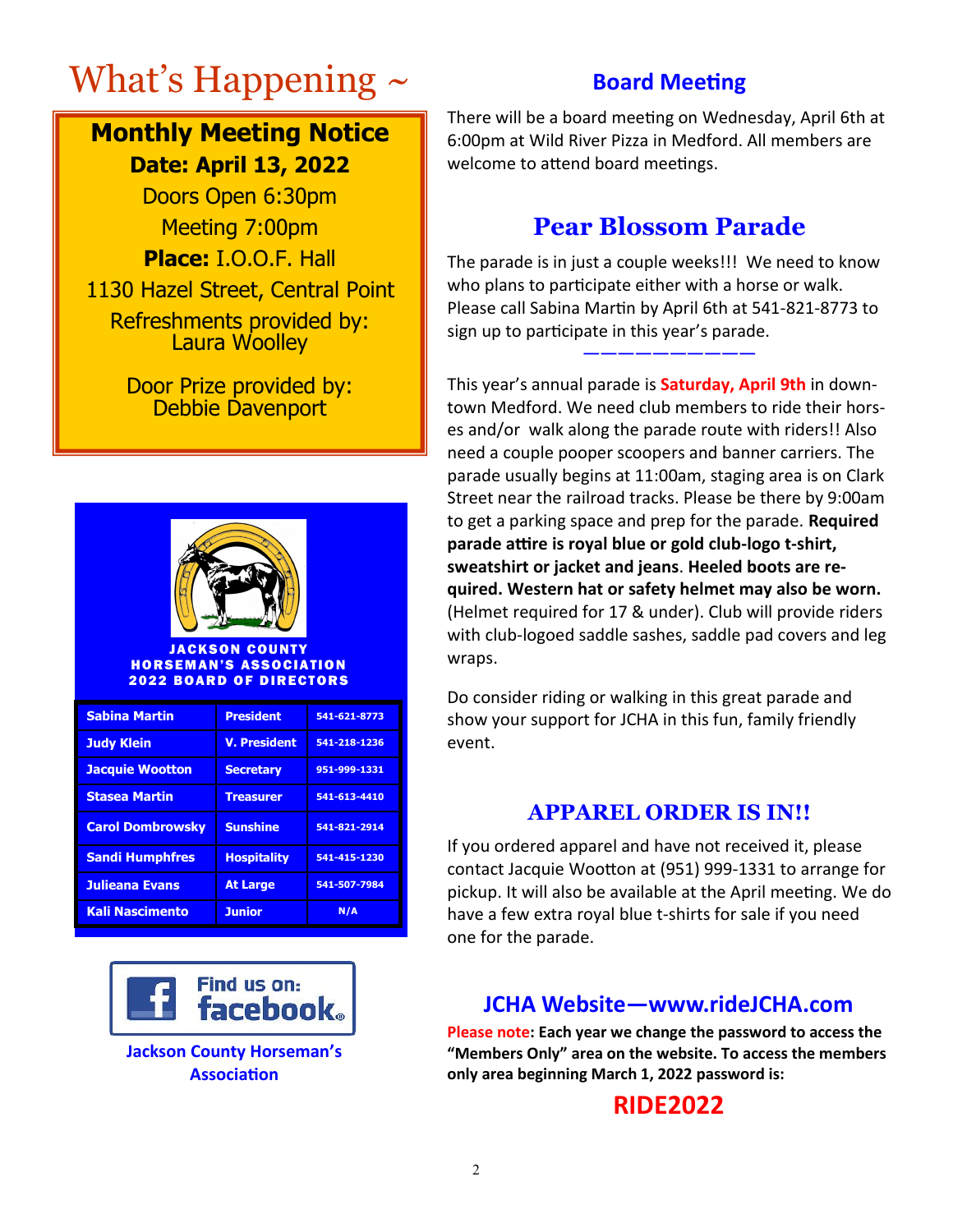# **Welcome Ranch Sorting Clinic & Jackpot Saturday, April 16th (date changed!)**

Jacquie Wootton is hosting a fun event for **JCHA members only**! Be warmed up and ready to ride in the clinic at 10:00am. Cost is \$40 per person, \$20 extra for 2nd horse. About noon there will be a potluck with Welcome Ranch providing chicken kabobs. Please bring a dish to share, table service provided, bring your own beverage (alcohol allowed –drink responsibly!). After lunch there will be a Jackpot Sorting event so you can practice all you learned in the clinic. Even if you don't want to ride, you are welcome to come out and watch and have lunch!

If you were unable to meet with Dr Damon for Coggins, health certificate, or vaccines at the Trail Clinic, she will come to this event if you contact her in advance!

Directions to ranch: 2933 South Fork Little Butte Creek Rd, Eagle Point, OR. Take Hwy 140 to Lake Creek Loop/South Fork Little Butte Creek Rd for about 3 miles. Call Jacquie at 951-999-1331 for more information and to **confirm your attendance**. No stallions allowed, riders 17 and under are required to wear a helmet.

*Sorting is an event where 2 or 3-man teams on horseback work together to move cattle in numerical order through the gate. It's a timed event and scoring is based on how many cattle the team gets through the gate in the time allowed.* 







## *~St Jude Benefit Trail Ride~* **Saturday, June 11, 2022 at Willow Prairie Horse Camp**

Invite your family & friends to donate a few dollars and ride their horses on the easy trails around Willow Prairie Horse Camp.

The St. Jude Benefit Trail Ride is a volunteer based fundraising event featuring horseback riding to raise money for St. Jude Children's Cancer Research Hospital. 100% of the donations benefit the children cancer patients of St. Jude Hospital.

For more information, sponsor forms, etc. contact chairman, Debbie Davenport at 541-890-6091. Forms can also be found on the club website or at the April membership meeting.

**Please support this worthy cause and enjoy a day of riding the beautiful trails at Willow Prairie!! There are still sites open if you wish to camp for the weekend!! Go to recreation.gov to make your reservation.**